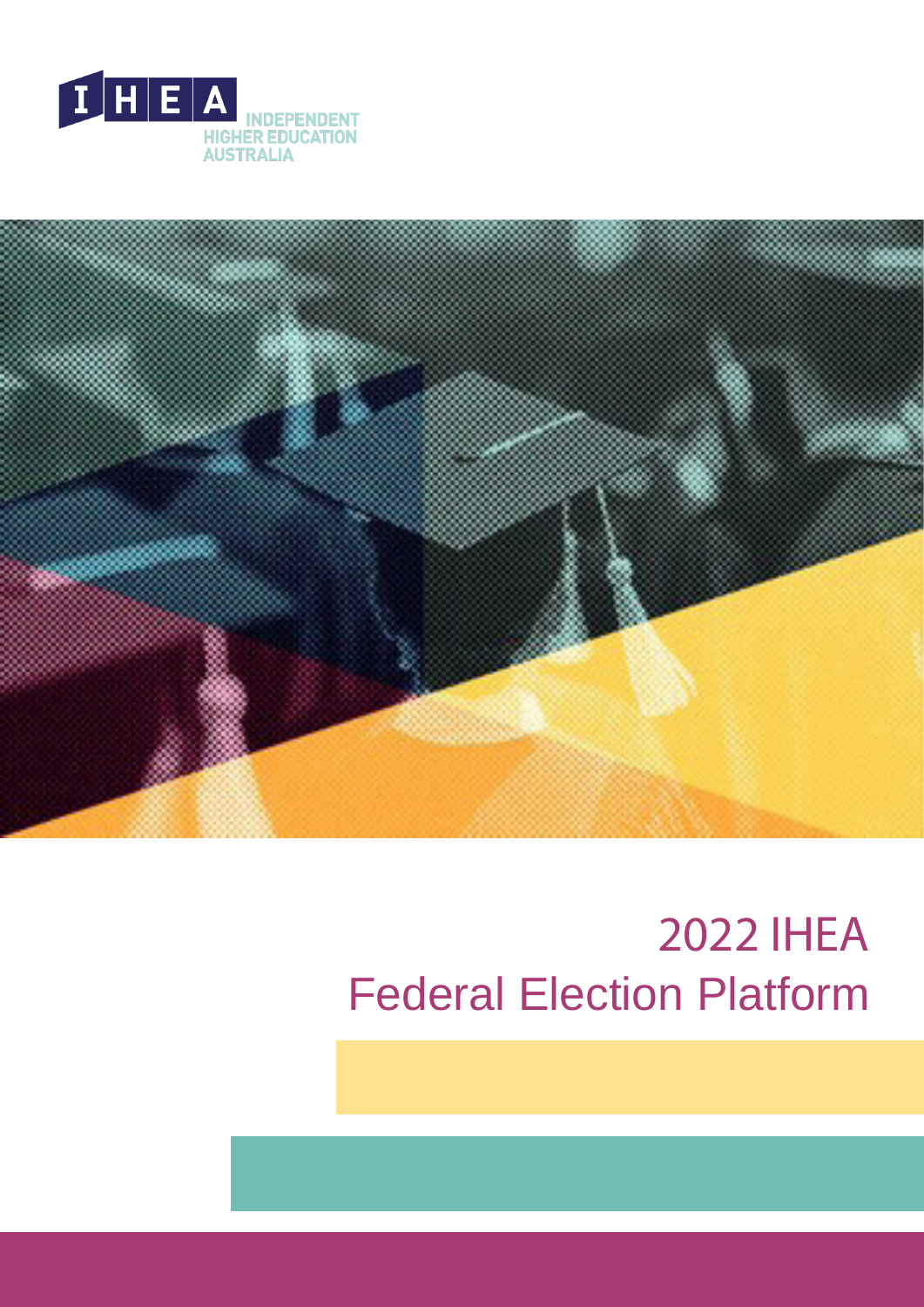# IHEA Member Institutions

| <b>Avondale University</b>                                   | International College of Management, Sydney            |
|--------------------------------------------------------------|--------------------------------------------------------|
| <b>Bond University</b>                                       | <b>Kaplan Business School</b>                          |
| <b>Torrens University</b>                                    | <b>LCI Melbourne</b>                                   |
| <b>University of Divinity</b>                                | Le Cordon Bleu                                         |
| <b>Alphacrucis University College</b>                        | <b>Leaders Institute</b>                               |
| <b>Moore University College</b>                              | <b>Lyons College</b>                                   |
| Academies Australasia Polytechnic                            | <b>Macleay College</b>                                 |
| <b>Academy of Information Technology</b>                     | <b>Marcus Oldham College</b>                           |
| <b>Adelaide Central School of Art</b>                        | <b>Montessori World Educational Institute</b>          |
| <b>Adelaide College of Divinity</b>                          | <b>Morling College</b>                                 |
| <b>AIBI Higher Education</b>                                 | <b>National Institute of Organisation Dynamics</b>     |
| <b>Australasian College of Health and Wellness</b>           | <b>Navitas</b>                                         |
| <b>Australian College of Christian Studies</b>               | <b>Australian College of Applied Professions</b>       |
| <b>Australian College of Nursing</b>                         | <b>College of Business and Technology</b>              |
| <b>Australian College of Physical Education</b>              | <b>Educational Enterprises Australia</b>               |
| <b>Australian College of the Arts (COLLARTS)</b>             | Melbourne Institute of Business and Technology         |
| <b>Australian College of Theology</b>                        | <b>Navitas Bundoora</b>                                |
| <b>Australian Institute of Business</b>                      | Queensland Institute of Business Technology            |
| <b>Australian Institute of Business and Management</b>       | <b>SAE Institute</b>                                   |
| <b>Australian Institute of Management</b>                    | South Australian Institute of Business and Technology  |
| <b>Australian Institute of Music</b>                         | <b>Sydney Institute of Business and Technology</b>     |
| <b>BBI The Australian Institute of Theological Education</b> | Perth Institute of Business and Technology             |
| <b>Campion College</b>                                       | <b>Western Sydney University International College</b> |
| <b>Christian Heritage College</b>                            | <b>Perth Bible College</b>                             |
| <b>Eastern College Australia</b>                             | <b>Photography Studies College</b>                     |
| <b>Education Centre of Australia</b>                         | Polytechnic Institute Australia                        |
| Asia Pacific International College                           | SP Jain School of Global Management                    |
| <b>Higher Education Leadership Institute</b>                 | <b>Sydney College of Divinity</b>                      |
| <b>Endeavour College of Natural Health</b>                   | <b>Sydney Institute of Higher Education</b>            |
| <b>EQUALS International</b>                                  | <b>Tabor College Adelaide</b>                          |
| <b>Excelsia College</b>                                      | The College of Law                                     |
| <b>Governance Institute of Australia</b>                     | <b>The MIECAT Institute</b>                            |
| <b>HEPCO</b>                                                 | <b>Torrens Global Education Services</b>               |
| <b>Holmes Institute</b>                                      | <b>Think: Colleges</b>                                 |
| <b>Institute of Health and Management</b>                    | <b>Universal Business School Sydney</b>                |
| Institute of Internal Auditors Australia                     | <b>UoW College</b>                                     |
| <b>International College of Hotel Management</b>             | <b>Wentworth Institute of Higher Education</b>         |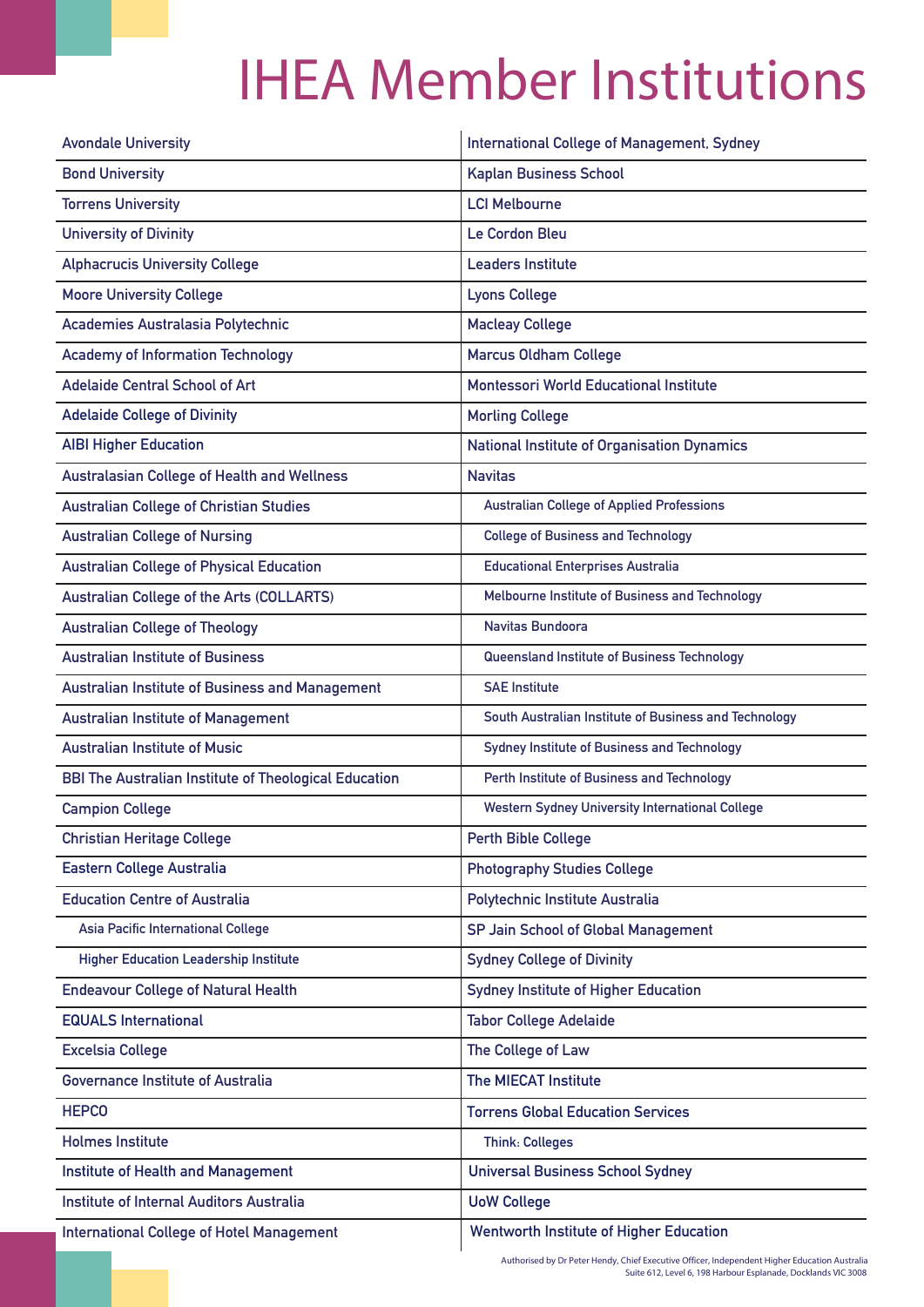# Introduction

*Independent Higher Education Australia (IHEA) is the peak body representing Australia's registered and accredited independent higher education institutions. You can find more information about IHEA at ihea.edu.au.* 

#### *This is IHEA's 2022 Federal Election Platform.*

**An educated society with a skilled workforce underpins innovation, opportunity, and economic growth. Australia's world class higher education sector will drive the success of our national economy into the future. Current challenges like skills and workforce shortages, infrastructure demands, technology, and scientific advancements to address climate change and the social needs of a just and fair society require an educated workforce and community.**

**Australia's independent higher education sector is central to the success of Australian tertiary education. In 2011, the Federal Government established two national regulatory bodies: the Tertiary Education Quality and Standards Agency (TEQSA) for higher education, and the Australian Skills Quality Authority (ASQA) for vocational education. Since then, the independent sector has grown significantly. In 2020, independent institutions enrolled more than 170,000 students, with enrolments growing at a faster rate than in public universities.**

**The Australian independent higher education sector comprises established and stable providers. Despite the challenging impacts of the COVID pandemic, independent higher education providers have continued to operate, industry demand. maintaining a resilience built on sound business models and educational offerings finely tuned to student and**

**Growing enrolments reflect the value students place on independent higher education. In government endorsed Quality Indicators for Learning and Teaching (QILT) surveys, students consistently rank independent higher education institutions the highest in the country for teaching quality, learner engagement, skills development, and overall quality.**

**International education was Australia's third largest industry prior to the COVID pandemic and recovery is critical to our rebounding economy. Independent higher education is central to this recovery. Prior to the pandemic, independent higher education's share of the international education industry realised approximately \$2.64 billion. For 2019-20, this would make the independent higher education sector Australia's 21st largest export. As this industry recovers, the right settings will rebuild and grow this contribution.**

**Prevailing higher education policy settings, however, create an unequal competitive environment for independent providers. The independent sector is overwhelmingly ineligible for Commonwealth funded places, are subject to regulatory restrictions that limit self-accreditation of courses, and their students are levied an additional 20% of their tuition fees in Higher Education Loan Program (HELP) loans simply due to their choice of an independent provider.**

**As noted in the TEQSA Corporate Plan 2021-25, it is anticipated significant growth will occur in the independent sector in the next decade. Therefore, the next Australian government has a great opportunity to harness the enormous upside and growing capability of Australian independent higher education. With simple reforms the independent sector will flourish, energise Australian higher education, and train the skilled workforce that industry demands. While substantial structural reforms can chart a course to realise enormous potential over time, a range of minor, low-cost reforms can have immediate benefit to the Australian community and economy.**

**all stakeholders in the tertiary sector to develop an agreed national strategy for structural reform of Australian tertiary education to drive efficiencies, address economic demands and realise the enormous scientific, societal, and commercial potential of the sector. As Part A of its 2022 Federal Election Platform, IHEA proposes that the next Australian government works with**

**While changes to sector policy settings will harness independent sector capability, long term vision and strategic reforms for tertiary education will energise the sector to deliver for future generations. In the last two decades several reviews have described legislative and regulatory complexity, inequitable funding, and jurisdictional separation as restraints on the potential of Australia's tertiary sector. In essence, this defines why macro reform proposals that are not precipitated by an investment in developing a shared vision remain as aspirational rallying points.**

**As Part B of its platform, IHEA outlines a set of ten simple reforms under three key themes essential to wider sector enhancement: student equity and protections including competitive neutrality; efficiencies to grow Australian international education; and sector and regulatory reforms.**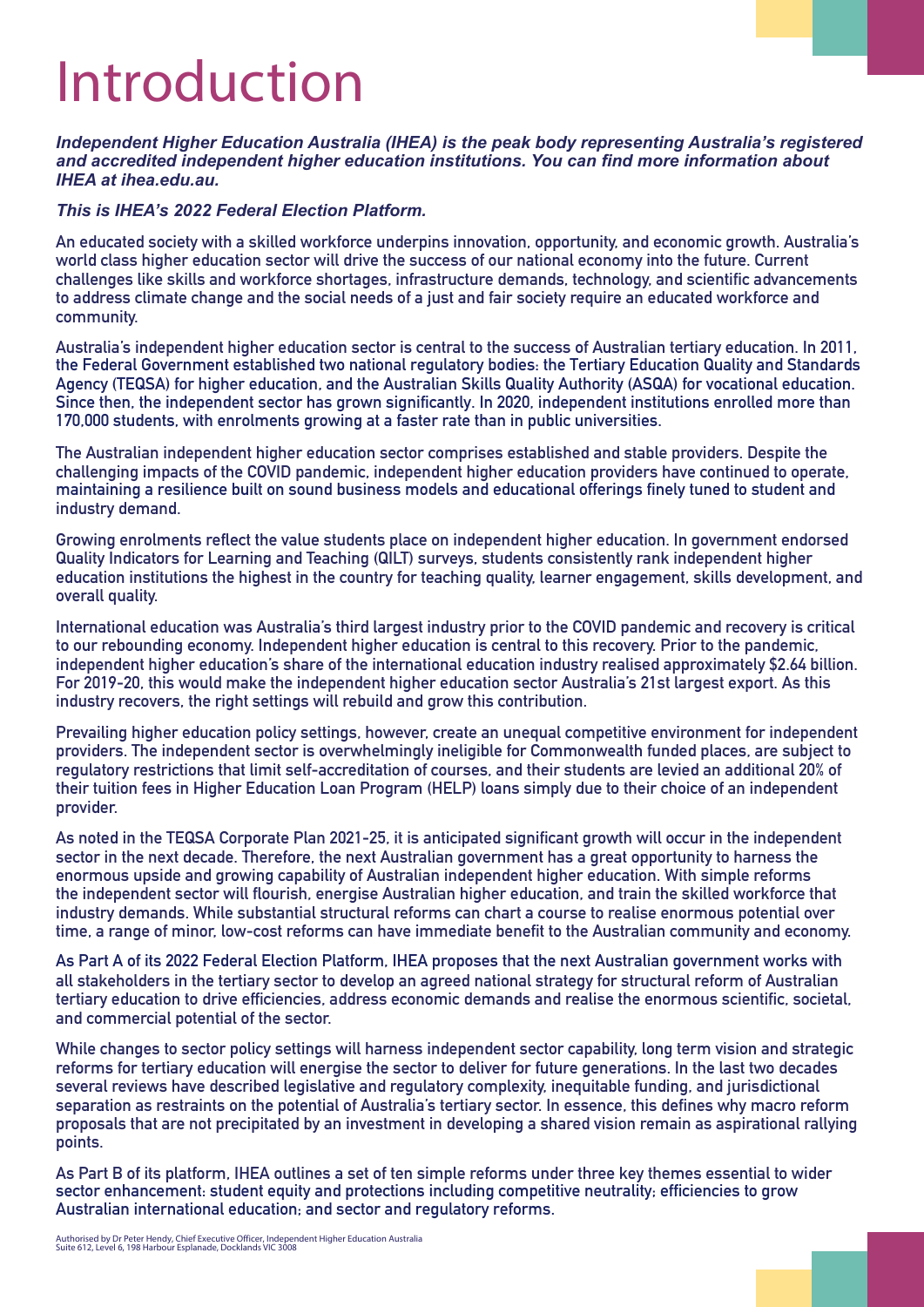## Part A - Energising Australian Tertiary Education for the New Economy

**As Australia emerges from the impacts of the COVID pandemic driven economic downturn, the rebounding economy is facing skills and workforce shortages. Industry demand to meet these shortages is estimated to require up to 1,000,000 international students, working visitors and migrants in the short term.**

**immediate and short-term demands, while charting a course for educating a domestic workforce. The enriching societal benefits of Australian higher education however will continue to require a focus on scholarship and critical thinking as well as highly valuing the diversity of intellectual and creative disciplines. Tertiary education policy settings in the next term of government need to be sharply focused on meeting these**

**Reform of the national architecture of tertiary education delivery is critical to realise the economic and societal benefits that education brings. For example, the benefits of long-term industry engagement and pathways, world leading teaching and research, a qualifications framework where micro credentials contribute to lifelong learning and a broadening of the investment base of tertiary education require a cohesive national approach. Similarly, systemic inefficiencies, regulatory burdens and funding imbalances will only be abolished with sector wide structural reform.**

**Structural reforms essential to energising Australian tertiary education for future generations will not be achieved through the prism of a federal election or a single federal budget. Similarly, these challenges will not be progressed through a policy agenda limited to tweaking current funding models, maintaining sectoral separation and educational goals driven solely by short-term workforce demands no matter how important these may be in the current environment.**



**Sector reviews have consistently identified the regulatory and legislative complexities of the tertiary sector and high levels of duplication impacting efficiencies. While these reviews have implemented some beneficial changes, and driven quality across the higher education sector, large-scale structural reform remains a significant challenge.**

**IHEA recommends a National Tertiary Sector Reform Strategy. agreed national strategy for structural reform of Australian tertiary education. IHEA proposes that the next Australian government develop an**

**IHEA recommends that a streamlined national tertiary system drive the goal of sector reform and that the next Australian government develop an agreed strategy. While sector, industry, and community consultation will be essential to implementation, IHEA proposes that structural reform principles be agreed across jurisdictions and portfolios through National Cabinet and Ministerial Committee consideration.**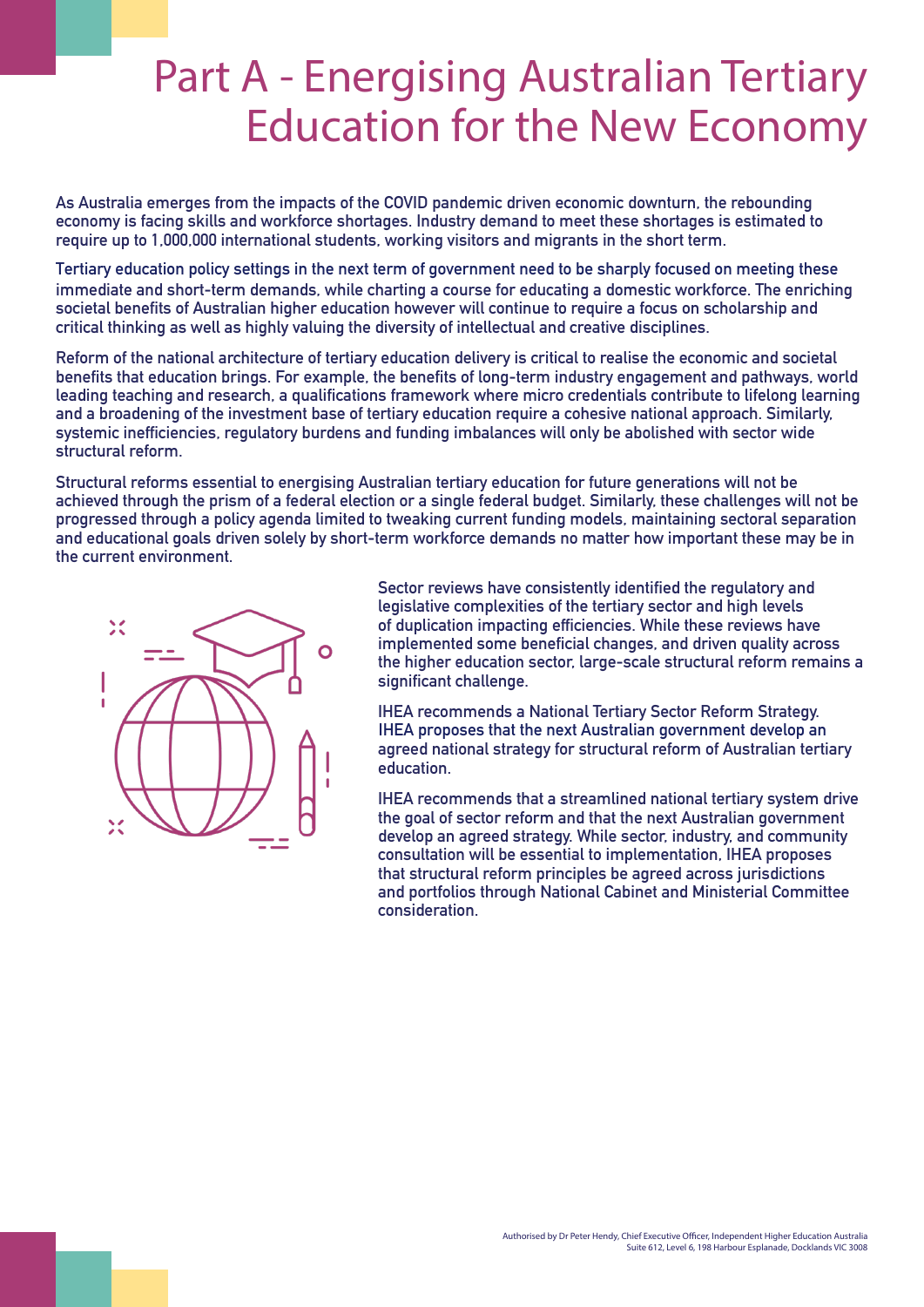## Part B - 10-Point Plan of Low-Cost, High Benefit Sector Reforms



#### **1. HELP Loan Equity - Permanent Abolition of the FEE-HELP Loan Fee**

**reduces economic activity of graduates, and is unfairly applied based on provider choice. Students in the rapidly growing independent sector, seek quality and innovation in market driven courses. This fee also discriminates this choice and accessibility provided to Australian students The FEE-HELP Loan Fee is an inequitable fee on education and training that creates high levels of student debt,**

#### **2. Protections - Commonwealth Ombudsman to Consider Domestic Student Disputes**

**Higher education providers are required to have independent mechanisms to resolve student disputes however a lack of available services limits determinations to costly tribunal remedies. International students in the independent sector have access to the Commonwealth Ombudsman and this should be expanded to include domestic students.**

#### **3. Funding Equity - Access to Commonwealth Supported Places in National Priority Fields**

**All students need to be supported to study in fields of future employment and skills shortages. Funded places on a demand driven basis should be extended to all registered higher education institutions in national priority disciplines.**

#### **International Education** RST0

#### **4. Leadership - Establishment of International Education Ministerial Council**

**Recovery of Australia's international education industry and its future competitive performance are critical to our national economy. IHEA proposes a Ministerial Council for International Education comprising relevant Ministers across jurisdictions and portfolios be established to drive a new industry strategy over the next three years.**

#### **5. Transparency and Protections - International Agent Registration**

**International education agents are central to the success and integrity of the industry and student experience. Agent registration will drive transparency, community confidence and student protections.**

#### **6. Accessibility and Competitiveness - Abolition of Fees for Student Visas**

**Abolition of student visa fees will drive Australian market competitiveness, remove barriers to entrance and advance the narrative of welcoming students.**

#### **7. National Benefit - Greater Pathways to Permanent Residency for Graduates in Priority Disciplines**

**Improved pathways to permanent residence for highly skilled graduates in areas of forecast long-term skills shortage provides incentive to study in Australia, advances innovation, and targets industry demand. With nations such as the UK and Canada already offering open pathways to permanent residence for overseas students, improving such pathways in Australia will enhance Australian market competitiveness.**

### **Regulatory Burden and Red Tape Reduction**

#### **8. Fairness - Urgent review of TEQSA Cost Recovery Model to Develop a Fairer Model**

**The proposed TEQSA Cost Recovery model unfairly disadvantages independent and smaller providers and will drive increased tuition fees and student debt. A fairer distribution of regulator costs based on partial cost recovery is essential to sector diversity and minimising student HELP debt.**

#### **9. Regulatory Duplication – One Government Submission for Co-Regulated Providers**

**Co-regulated (dual-sector) providers are unfairly burdened by current regulatory models. IHEA proposes a simple reform to streamline regulation and reduce red-tape through single registration via TEQSA for dual sector providers.**

#### **10. Modernisation - Reform Copyright Legislation to Reduce Levies on Education**

**The cost of copyright for higher education providers is exorbitant with statutory licence costs that do not reflect current practices. Government leadership is required to reform the statutory licence and reduce these imposts on education.**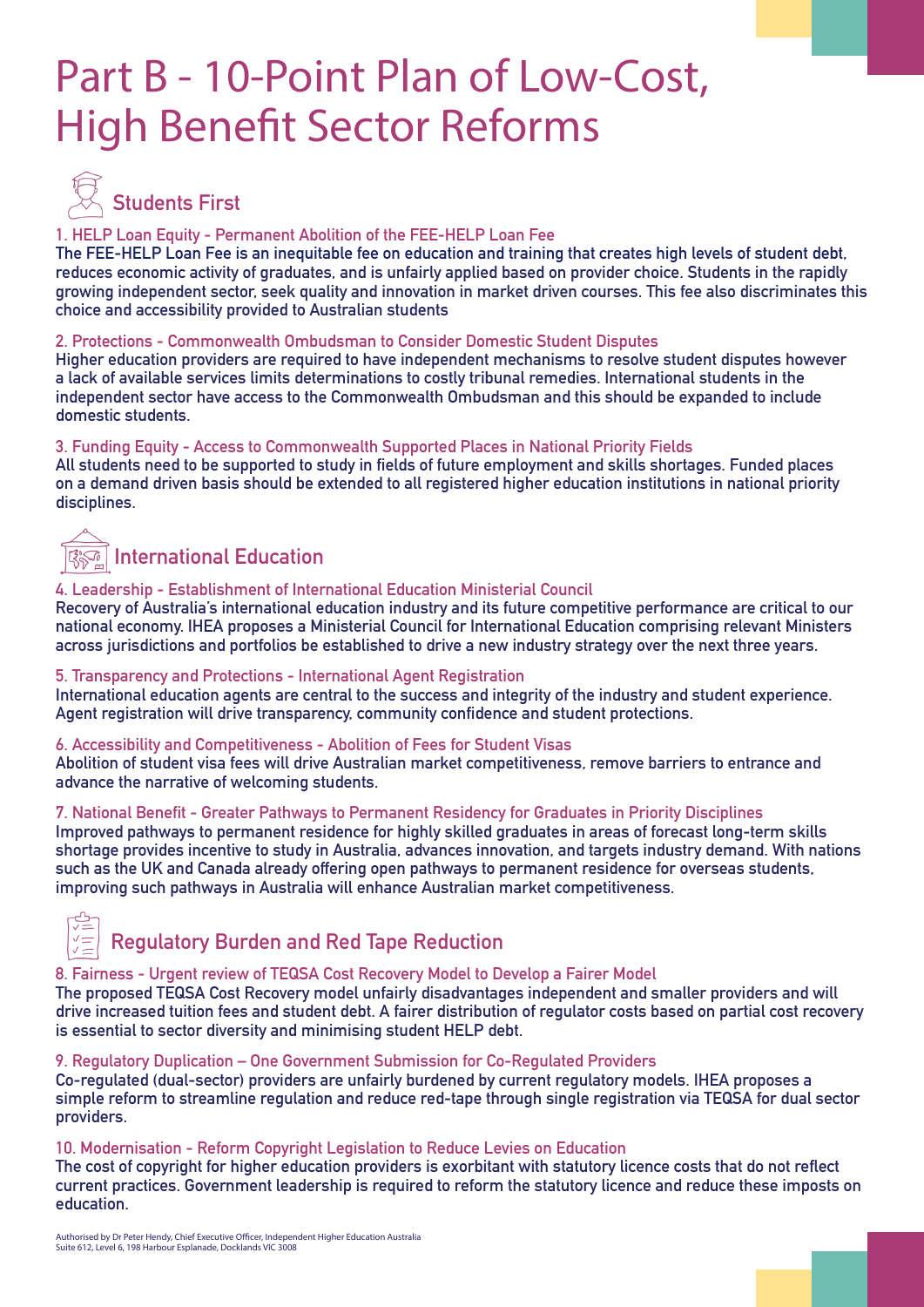## Proposals in Detail

### **Part A: Strategic Reform of Australian Tertiary Education for the New Economy**

#### **National Tertiary Sector Reform Strategy**

**IHEA Recommends a National Tertiary Sector Reform Strategy**

**IHEA proposes that the next Australian government develop an agreed national strategy for structural reform of Australian tertiary education.**

**While a streamlined national tertiary system will need to meet a range of interests, IHEA proposes that components for urgent consideration of a National Tertiary Sector Reform Strategy to include:**

- **• A single student loan scheme across the tertiary sector with equitable settings for all students.**
- **• Course funding models with accessibility based on quality not provider type that support workplace skills, industry demand, lifelong learning, and creative disciplines.**
- **• Research funding models that are accessible to independent and public universities and recognise, commercialisation, scientific endeavour, and academic excellence across all disciplines.**
- **• Flexibility in funding models that recognise the varying demands of state and regional economies.**
- **• Greater unification of the higher education, vocational training, and skills sectors.**
- **• A single tertiary sector regulator.**

### **Part B: 10-Point Plan of Low-Cost, High Benefit Sector Reforms**

#### **Students First**

#### **1. HELP Loan Equity - Permanent abolition of the FEE-HELP Loan Fee**

**independently commissioned economic impact analysis of the FEE-HELP loan fee determined that it raises \$6.2 million per annum in general revenue but shackles independent sector students with \$100 million more debt than their course costs. Independent sector students are the only HELP recipients required to loan 120% of their tuition costs to pursue their educational and career goal. The next Australian government needs to urgently remove unfair taxes on tertiary students. The FEE-HELP loan fee is discriminatory fee on education and training for independent sector students. IHEA's**

#### **2. Protections - Commonwealth Ombudsman to Consider Domestic Student Disputes**

**Access to independent review of student appeals is an essential consumer protection and a regulatory requirement of independent higher education providers. The lack of suitable agencies to determine reviews of institution decisions Overseas Student Act (2000) enables the Commonwealth Ombudsman (the Ombudsman) to review academic and general grievances of international students where institutional avenues have been exhausted. This provides a determination students and institutions can rely on as final resolution. Domestic student access to the Ombudsman can be achieved through simple amendment of the Higher Education Support Act (2003) (HESA), and the low levels of disputation in the independent sector would not cause substantial cost or workload for the Ombudsman. Recent reforms of the Tuition Protection Service (TPS) to implement universal coverage provides essential protections against institution closure or course cessation. Access for domestic students to the Ombudsman will close the gap in student protections by providing at no cost independent review for individual student grievances. however results in tribunal referral being the only available avenue for domestic students. The Education Services for**

#### **3. Funding Equity - Access to Commonwealth Supported Places in National Priority Fields**

**IHEA continues to support the recommendation of the 2008 Bradley Review that access to funded places be extended across the sector following the establishment of TEQSA. Access to funded places for all registered providers will deliver equity for all students. Skills and workforce shortages however have identified an urgent need to train students in fields of national priority. IHEA proposes that all students should have an equal opportunity to be supported thorough a funded place (Commonwealth Supported Place) where enrolling in recognised national priority fields, regardless of their institution category. IHEA proposes that the HESA be amended to provide eligibility for Commonwealth Support Places (CSP) funding to all registered higher education institutions for courses in national priority fields.**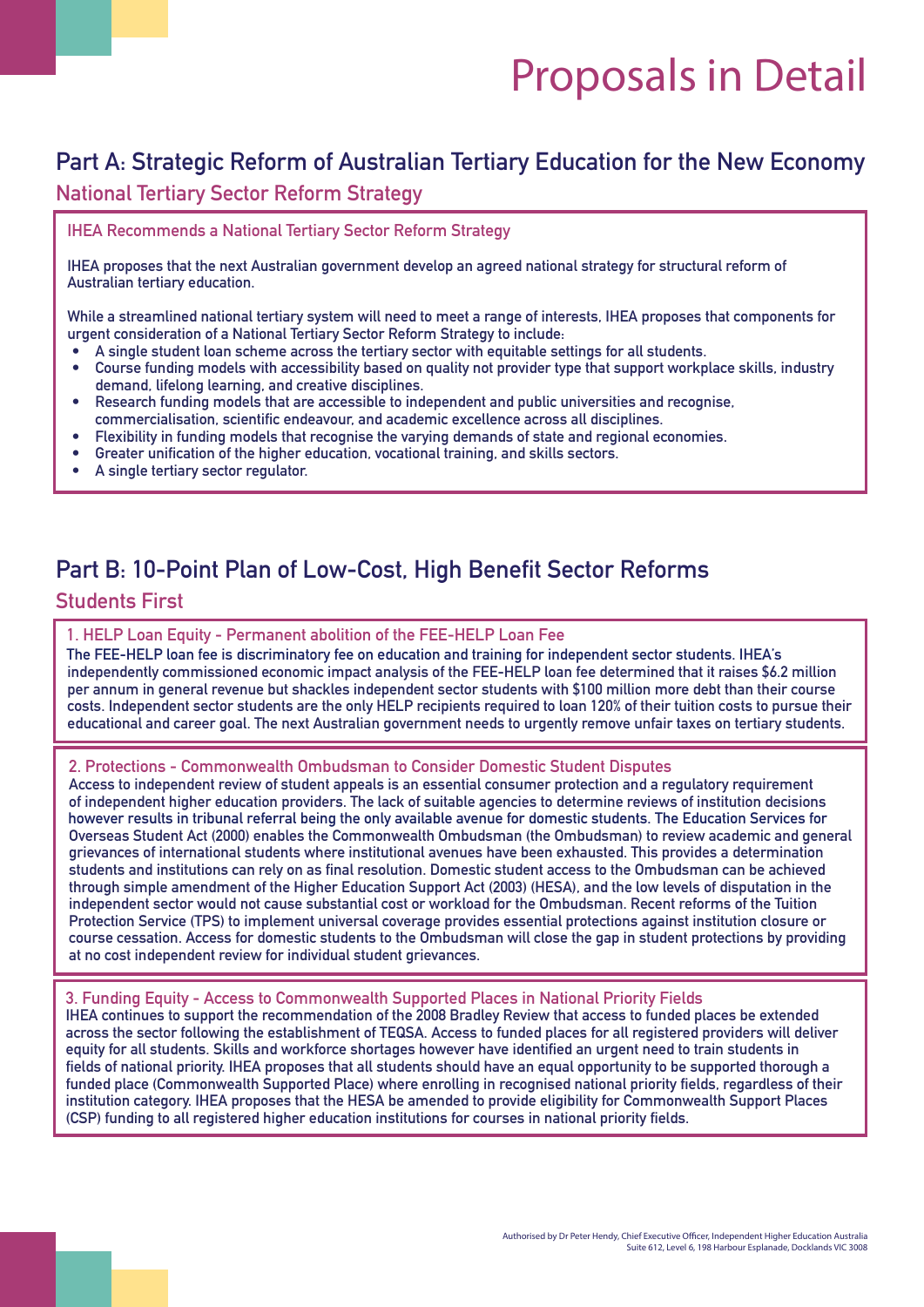#### **International Education**

**4. Leadership - Establishment of International Education Ministerial Council**

**Increased competition from other countries such as Canada and the United Kingdom is impacting on Australia's international education sector and reputation. Impacts of the COVID pandemic has reduced the value of the Australian international education industry from \$40 billion in 2019 to an estimated \$22 billion in 2022. Rapid recovery of this industry is critical to addressing workforce and skills shortages and associated recovery of tourism, agriculture, and small business sectors of the national economy. International education IHEA State of the Sector (2021) research reports that recovery will take up to four years following the reopening of borders. The broad economic impact of this industry transcends Commonwealth portfolios and jurisdictions, with commonwealth and state machinery of government arrangements impacting capacity for a cohesive national approach. A better balance of national priorities and sector expectations is essential to recovering and growing the industry. IHEA proposes that the next government lead the recovery of the international education industry with a well-defined industry strategy developed through National Cabinet and Ministerial Committee processes.**

**5. Transparency and Protections - International Agent Registration**

**IHEA supports the role of international education agents who are critical to the success, integrity, and student experience of the industry. International students and their families need adequate protections to ensure agents are acting in the student interest. Commonwealth maintained registration of tertiary sector agents operating on and off-shore will drive transparency, community confidence and student protections.** 

**IHEA proposes that Australian international education agent registration include:**

- **• Agent registration under the Corporations Act (2001) with a registered office in Australia and directors would be subject to the duties obligations and liabilities under the Act.**
- **• Agents be required to maintain student fees in trust accounts.**
- **• The Commonwealth agents dashboard, include publication of agents history in the industry and the qualifications of directors.**

**6. Accessibility and Competitiveness - Abolition of fees for Student Visas Abolition of student visa fees will drive Australian market competitiveness, remove barriers to entrance and advance the narrative of welcoming students. The costs of this reform are a minor component of this \$40 billion industry.**

**7. National Benefit - Greater Pathways to Permanent Residency for Graduates in Priority Disciplines Transparent and accessible pathways to permanent residency is a key component of attracting international students to Australia, in a competitive marketplace. With current workforce and skills shortages driving industry demand for migration, improved pathways to permanent residency will attract students into national priority fields and best use their expertise and skills post-graduation. Improved pathways to permanent residency will also improve Australia's international competitiveness and contribute to recognition by the Australian community of the value of the international education industry.**

#### **Regulatory Burden and Red Tape Reduction**

#### **8. Fairness - Urgent Review of TEQSA Cost Recovery Model to Develop a Fairer Model**

**The proposed TEQSA Cost Recovery model unfairly disadvantages independent and smaller providers and will drive increased tuition fees across the sector. Increased tuition fees will flow to increased HELP debt and effectively shift the cost of regulation to student debt burden. The next Australian government needs to urgently review the cost recovery model to ensure an equitable distribution of regulatory costs based on institutional enrolment numbers. IHEA proposes that the broad Australian community has a shared benefit of quality regulation of tertiary education and economy wide benefits arise from the international education industry. The broad benefits of tertiary quality regulation support an application of cost recovery principles that implements partial cost recovery from regulated entities in the national interest.**

**9. Regulatory Duplication – One Government Submission for Co-Regulated Providers**

**Co-regulated (dual-sector) providers are unfairly burdened by current regulatory models which require registration and reporting of the same information to two regulators, ASQA and TEQSA. IHEA proposes that co-regulated tertiary sector institution have a single registration through TEQSA. This reform would both reduce red-tape and remove barriers to institutions broadening their offerings across sectors and creating greater skills pathways for students.**

#### **10. Modernisation - Reform Copyright Legislation to Reduce Levies on Education**

**The costs of copyright licences for higher education providers are burdensome and do not reflect the real costs of online study resources. High copyright fees impact tuition fees and increased student debt. The next Australian government needs to urgently review copyright legislation to ensure statutory licence provisions and costs reflect modern education practices and reduce unreasonable cost imposts on education.**